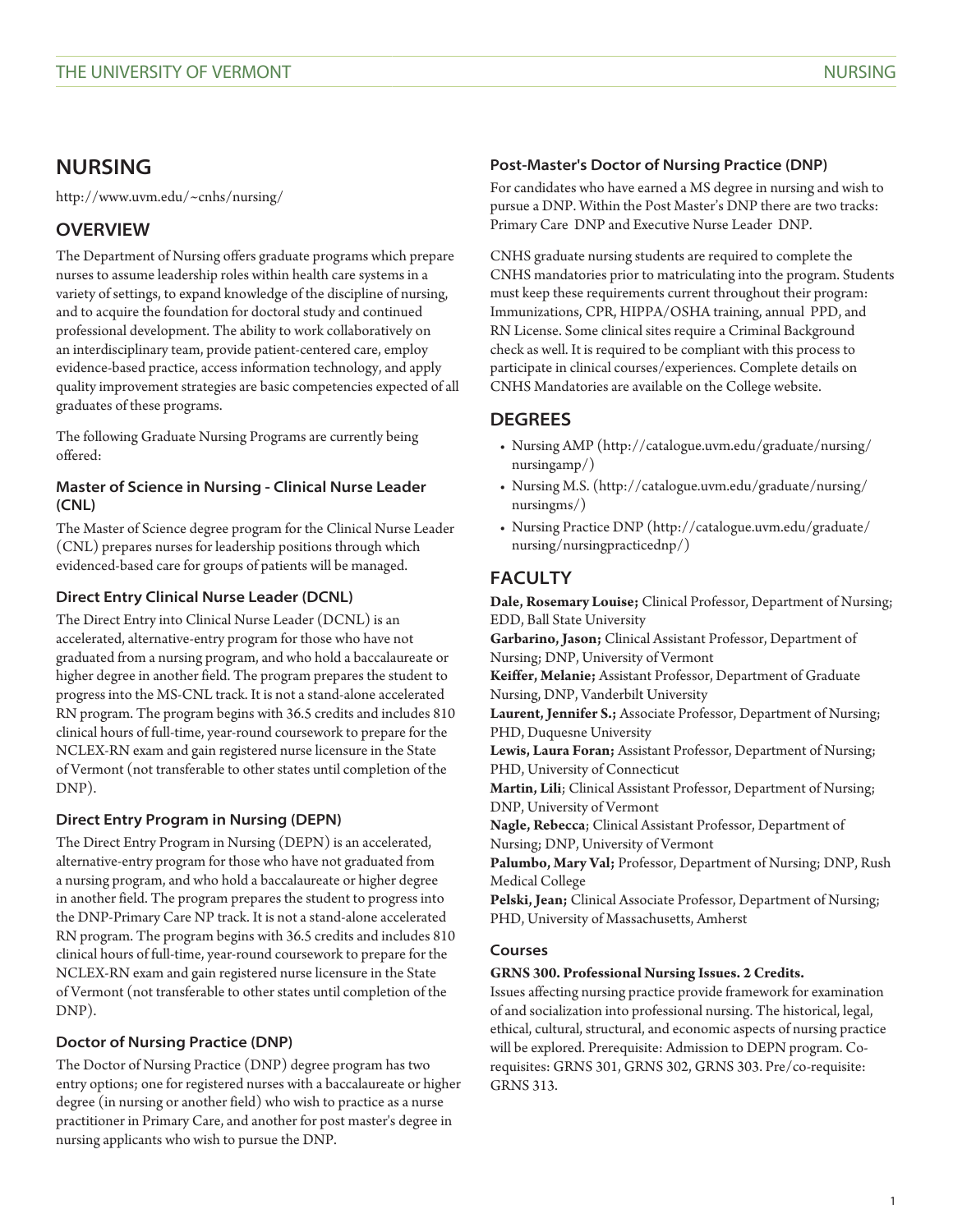## **GRNS 302. Sci Nsg:Adults Across Life I. 3 Credits.**

Identification and treatment of human responses to pathophysiological problems in adults with acute, chronic, or terminal conditions, with principles of general acute nursing practice emphasized. Prerequisite: Admission to DEPN program. Corequisites: [GRNS 300](/search/?P=GRNS%20300), [PRNU 228](/search/?P=PRNU%20228), [GRNS 303,](/search/?P=GRNS%20303) [NURS 220](/search/?P=NURS%20220).

## **GRNS 303. Practicum:Adults Lifespan I. 4 Credits.**

An initial experience in the nursing lab will be followed with a supervised clinical nursing practicum of adults with acute, chronic, or terminal conditions. Prerequisite: Admission to the DEPN program. Co-requisites: [GRNS 300,](/search/?P=GRNS%20300) [PRNU 228,](/search/?P=PRNU%20228) [GRNS 302](/search/?P=GRNS%20302), [NURS 220.](/search/?P=NURS%20220)

## **GRNS 304. Pract:Adults Lifespan II. 1.25 Credit.**

80 hour supervised clinical nursing practicum provides an immersion experience in the medical/surgical acute care setting. Prerequisites: [GRNS 300,](/search/?P=GRNS%20300) [PRNU 228,](/search/?P=PRNU%20228) [GRNS 302](/search/?P=GRNS%20302), [GRNS 303](/search/?P=GRNS%20303), [NURS 220.](/search/?P=NURS%20220)

## **GRNS 305. Pract:Cmplx Nsg Care Adults. 2.5 Credits.**

Precepted clinical practice in adult acute care. Students will focus on an area in which more depth is desired. Prerequisite: [GRNS 304](/search/?P=GRNS%20304). Co-requisites: [GRNS 306,](/search/?P=GRNS%20306) [GRNS 308](/search/?P=GRNS%20308), [GRNS 309,](/search/?P=GRNS%20309) [GRNS 312,](/search/?P=GRNS%20312) [PRNU 232](/search/?P=PRNU%20232).

## **GRNS 306. Sci of Nsg: Mental Health. 3 Credits.**

Theories of human behavior form the foundation for understanding mental health and acute and chronic mental illnesses. Focus on assessment, treatment, and nursing care. Prerequisite: [GRNS 304.](/search/?P=GRNS%20304) Co-requisite: [GRNS 312](/search/?P=GRNS%20312). Pre/Co-requisites: [GRNS 305](/search/?P=GRNS%20305), [GRNS 308,](/search/?P=GRNS%20308) [GRNS 309,](/search/?P=GRNS%20309) GRNS 310.

## **GRNS 307. Practicum: Mental Health. 1.25 Credit.**

Faculty guide students in clinical settings to maximize exposure to all aspects of the nursing process with adults having selected psychiatric/ mental health problems. Prerequisite: [GRNS 305](/search/?P=GRNS%20305). Pre/Co-requisite: [GRNS 306.](/search/?P=GRNS%20306)

## **GRNS 308. Sci of Nsg:Women & Newborns. 2 Credits.**

Focus on healthy maternal-newborn care, and promotion of wellness and family integrity during transition within a family-centered framework. Prerequisite: [GRNS 304](/search/?P=GRNS%20304). Co-requisites: [GRNS 305,](/search/?P=GRNS%20305) [GRNS 306,](/search/?P=GRNS%20306) [GRNS 309,](/search/?P=GRNS%20309) GRNS 310, [GRNS 312.](/search/?P=GRNS%20312)

## **GRNS 309. Practicum:Women & Newborns. 1.25 Credit.**

Attention is focused on provision of nursing care to the expectant, laboring, or post-partum mother and to the newborn infant. Prerequisite: [GRNS 304.](/search/?P=GRNS%20304) Pre/Co-requisite: [GRNS 308](/search/?P=GRNS%20308).

## **GRNS 311. Practicum: Children. 1.25 Credit.**

Faculty guide students in clinical settings to maximize exposure to all aspects of the nursing process with children having selected pathophysiological problems. Prerequisite: GRNS 310. Pre/corequisites: [GRNS 307](/search/?P=GRNS%20307), [GRNS 314,](/search/?P=GRNS%20314) [GRNS 315](/search/?P=GRNS%20315).

## **GRNS 312. Sci of Nsg: Adults Lifespan II. 2 Credits.**

Continued exploration of pathophysiological phenomena of health conditions commonly experienced in an acute care setting. Prerequisite: [GRNS 304.](/search/?P=GRNS%20304) Co-requisites: [GRNS 306](/search/?P=GRNS%20306), [GRNS 308,](/search/?P=GRNS%20308) [GRNS 309,](/search/?P=GRNS%20309) [PRNU 232.](/search/?P=PRNU%20232)

#### **GRNS 314. Public Health Nursing. 2 Credits.**

Emphasis on the epidemiological and biostatistical indicators of population health, methods of community health analysis, structure and function of federal, state and local health organizations. Prerequisites: GRNS 310, [GRNS 311](/search/?P=GRNS%20311), [GRNS 312.](/search/?P=GRNS%20312) Co-requisite: [GRNS 315.](/search/?P=GRNS%20315)

## **GRNS 315. Practicum: Public Health Nurs. 2 Credits.**

Statewide population-focused public health nursing experience involving needs assessment, program development, case management, health promotion, disease prevention, and protection strategies, with opportunities for interdisciplinary collaboration. Prerequisites: [GRNS 311](/search/?P=GRNS%20311), [GRNS 312](/search/?P=GRNS%20312). Co-requisite: [GRNS 314.](/search/?P=GRNS%20314)

## **GRNS 321. Professional Role Development. 3 Credits.**

Examination of role development in advanced generalist and advanced nursing practice;including the development of competencies,licensing, and other specialized roles in nursing.

## **GRNS 322. Org, Deliv & Finance Hlth Care. 3 Credits.**

Structure, organization, financing, and delivery of health care through complex systems in the United States. Focus on economic, social, ethical, political, and global structures. Prerequisite: Registered nurse licensure or matriculated graduate nursing student.

## **GRNS 324. Theoretical Foundation Nsg Sci. 3 Credits.**

Exploration of philosophy of science, theory, and development of nursing knowledge. Nursing and non-nursing philosophies and theories relevant to advanced nursing practice will be discussed. Prerequisites: Graduate standing or by faculty permission.

## **GRNS 325. Genetics for Clinicians. 3 Credits.**

This course provides an overview of contemporary human genetics and genomics with application to clinical practice. Prerequisite: Graduate standing. Cross-listed with: [PATH 325](/search/?P=PATH%20325).

## **GRNS 326. Hlth Care Eth,Policy,Politics. 3 Credits.**

Examination of the processes of policy analysis and development with focus on advocacy. Prerequisite: Registered nurse licensure or matriculated graduate nursing student.

## **GRNS 327. Adv Topics in Hlth Informatics. 3 Credits.**

This course provides an overview of informatics, the transformation of data into information, knowledge, decisions and actions to improve outcomes. This course offers the student an opportunity to study advanced topics in health informatics. Topics vary by offering; periodic offering at intervals that may exceed four years. Pre/Corequisites: [GRNS 322](/search/?P=GRNS%20322), [GRNS 400.](/search/?P=GRNS%20400)

## **GRNS 328. Quality in Healthcare. 3 Credits.**

Introduces students to the principles and practices of health care quality and quality improvement. Principles in the design and management of continual improvement activities will be presented and applied. Prerequisite: Graduate standing. Cross-listed with: [CTS 302](/search/?P=CTS%20302).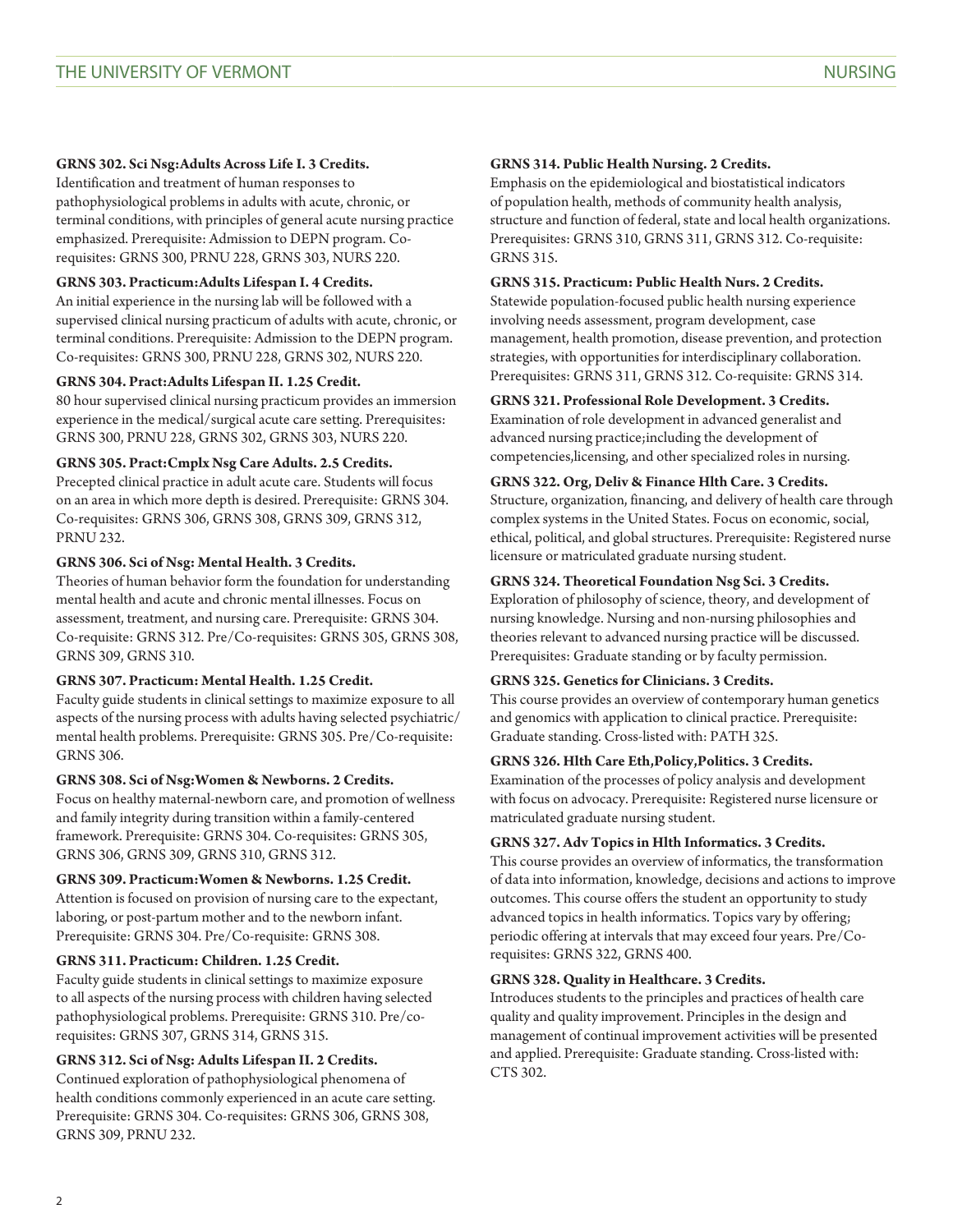## **GRNS 335. Adv Pathophysiology. 3 Credits.**

In-depth examination of the biological and physical manifestations of disease as they correlate with pathophysiology to guide clinical decision making of the APRN and CNL. Prerequisites: RN license or completion of DEPN. Pre/Co-requisite: [GRNS 404.](/search/?P=GRNS%20404)

## **GRNS 343. CNL Project Seminar I. 1 Credit.**

Provides an overview of the role of the Clinical Nurse Leader as a change agent at the point of care. Prerequisites: [GRNS 327,](/search/?P=GRNS%20327) [GRNS 335.](/search/?P=GRNS%20335) Co-requisites: [GRNS 328](/search/?P=GRNS%20328), [NH 399](/search/?P=NH%20399).

## **GRNS 344. CNL Practicum I. 0.5 Credits.**

Students explore the clinical microsystem and identify areas to improve patient safety and health care outcomes. Students complete a minimum of 60 practicum hours in a practice setting(s) with clinical mentor(s) agreed upon by the student and the course faculty. Pre/ Co-requisites: [GRNS 326,](/search/?P=GRNS%20326) [GRNS 327](/search/?P=GRNS%20327), [GRNS 328,](/search/?P=GRNS%20328) [GRNS 335,](/search/?P=GRNS%20335) [GRNS 343,](/search/?P=GRNS%20343) [NH 399](/search/?P=NH%20399).

## **GRNS 345. CNL Project Seminar II. 1 Credit.**

Focuses on further refinement and completion of the CNL project proposal. The CNL project emphasis is on unit and organizational culture, structure and function, and effectiveness while considering relevant cost, quality, and patient outcome data. Prerequisites: [GRNS 343,](/search/?P=GRNS%20343) [GRNS 328.](/search/?P=GRNS%20328) Co-requisites: [GRNS 321,](/search/?P=GRNS%20321) [GRNS 322,](/search/?P=GRNS%20322) [GRNS 406.](/search/?P=GRNS%20406)

## **GRNS 346. CNL Practicum II. 0.5 Credits.**

Students explore the clinical microsystem and identify areas to improve patient safety and health care outcomes in the inpatient and outpatient setting. These clinical opportunities will inform the CNL project. A minimum of 60 practicum hours will be completed in a setting(s) with clinical mentor(s) agreed upon by the student and the course instructor. Prerequisites: [GRNS 343,](/search/?P=GRNS%20343) [GRNS 344](/search/?P=GRNS%20344). Corequisites: [GRNS 321](/search/?P=GRNS%20321), [GRNS 322,](/search/?P=GRNS%20322) GRNS 341, [GRNS 406](/search/?P=GRNS%20406).

## **GRNS 347. CNL Project Seminar III. 0.5 Credits.**

Students complete the implementation phase of the CNL project and initiate project evaluation measures. Details of process measures and outcomes, observed associations between outcomes, interventions, and relevant contextual elements, consequences of project implementation, and analytic strategies will be emphasized. Prerequisites: [GRNS 345](/search/?P=GRNS%20345), [GRNS 346](/search/?P=GRNS%20346). Co-requisites: [GRNS 348](/search/?P=GRNS%20348).

## **GRNS 348. CNL Clin Immersion Practicum. 2.5 Credits.**

Designed to implement and evaluate the CNL quality improvement project. Students will implement and evaluate the select microsystem change aimed to improve patient safety and outcomes. Students will evaluate the impact of the practice change and disseminate findings and implications for practice change. Prerequisites: GRNS 341, [GRNS 346.](/search/?P=GRNS%20346) Co-requisite: [GRNS 343.](/search/?P=GRNS%20343)

## **GRNS 390. Master's Project. 1-3 Credits.**

Self-designed clinical paper or innovative production pertinent to advanced nursing practice. Prereequisites: [GRNS 321,](/search/?P=GRNS%20321) [GRNS 322](/search/?P=GRNS%20322), GRNS 323, [GRNS 324;](/search/?P=GRNS%20324) approval of project committee. Pre/ Co-requisite: Comprehensive Exam (completed prior to project presentation).

#### **GRNS 392. Independent Study. 1-18 Credits.**

A course which is tailored to fit the interests of a specific student, which occurs outside the traditional classroom/laboratory setting under the supervision of a faculty member, for which credit is awarded. Offered at department discretion.

#### **GRNS 394. Independent Graduate Research. 1-18 Credits.**

Graduate student work on individual or small team research projects under the supervision of a faculty member, for which credit is awarded. Offered at department discretion.

#### **GRNS 395. Independent Study. 1-6 Credits.**

Individual work in graduate nursing with a base of theory, research, or advanced practice. Student in consultation with faculty sponsor devises objectives, plan of work, and evaluation for designated credit hours. Graduate nursing faculty as selected by student. Prerequisite: Permission of academic advisor and sponsoring faculty.

## **GRNS 396. Advanced Special Topics. 0.5-18 Credits.**

Topics of interest to graduate nursing which are based on theory, research or advanced practice. Course content will deal with topics beyond the scope of existing formal courses or DNP project. Prerequisite:Instructor permission.

#### **GRNS 400. Population-Based Hlth for APN. 3 Credits.**

The role of advanced practitioners in the care of populations with an emphasis on the U. S. health care system. Prerequisite: Graduate standing.

## **GRNS 401. Leadership of HlthCare Systems. 3 Credits.**

Planning and implementation of programs, projects or systems of health care delivery. Prerequisite: [GRNS 322](/search/?P=GRNS%20322).

## **GRNS 404. Adv Pharmacology APRN. 3 Credits.**

In-depth examination of the pharmacokinetics and pharmacodynamics of select drugs for acute and chronic health conditions. Ethical and legal standards of prescriptive authority explored. Pre/Co-requisite: [GRNS 335](/search/?P=GRNS%20335).

## **GRNS 405. Adv Neuropsychopharmacology. 3 Credits.**

In-depth examination of the pharmacokinetics and pharmacodynamics of drugs used to treat individuals with acute and chronic pain, neurologic and psychiatric illnesses across the lifespan. Prerequisites: [GRNS 335](/search/?P=GRNS%20335), [GRNS 404](/search/?P=GRNS%20404).

#### **GRNS 406. Adv Hlth Assessment. 3 Credits.**

Development of advanced knowledge and skills in systematic collection, organization, interpretation, and communication of data necessary for formulation of nursing and medical diagnoses. Lab fee required. Prerequisite: Basic physical examination course. Pre/corequisite: [GRNS 335.](/search/?P=GRNS%20335)

#### **GRNS 407. Opt Hlth & Mgt Com Hlth Issues. 2 Credits.**

Assessment and optimization of health of adolescents and adults. Diagnostic reasoning and management of common acute health conditions. Prerequisites: [GRNS 335,](/search/?P=GRNS%20335) [GRNS 404](/search/?P=GRNS%20404), [GRNS 406.](/search/?P=GRNS%20406) Corequisites: [GRNS 405](/search/?P=GRNS%20405), [GRNS 408.](/search/?P=GRNS%20408)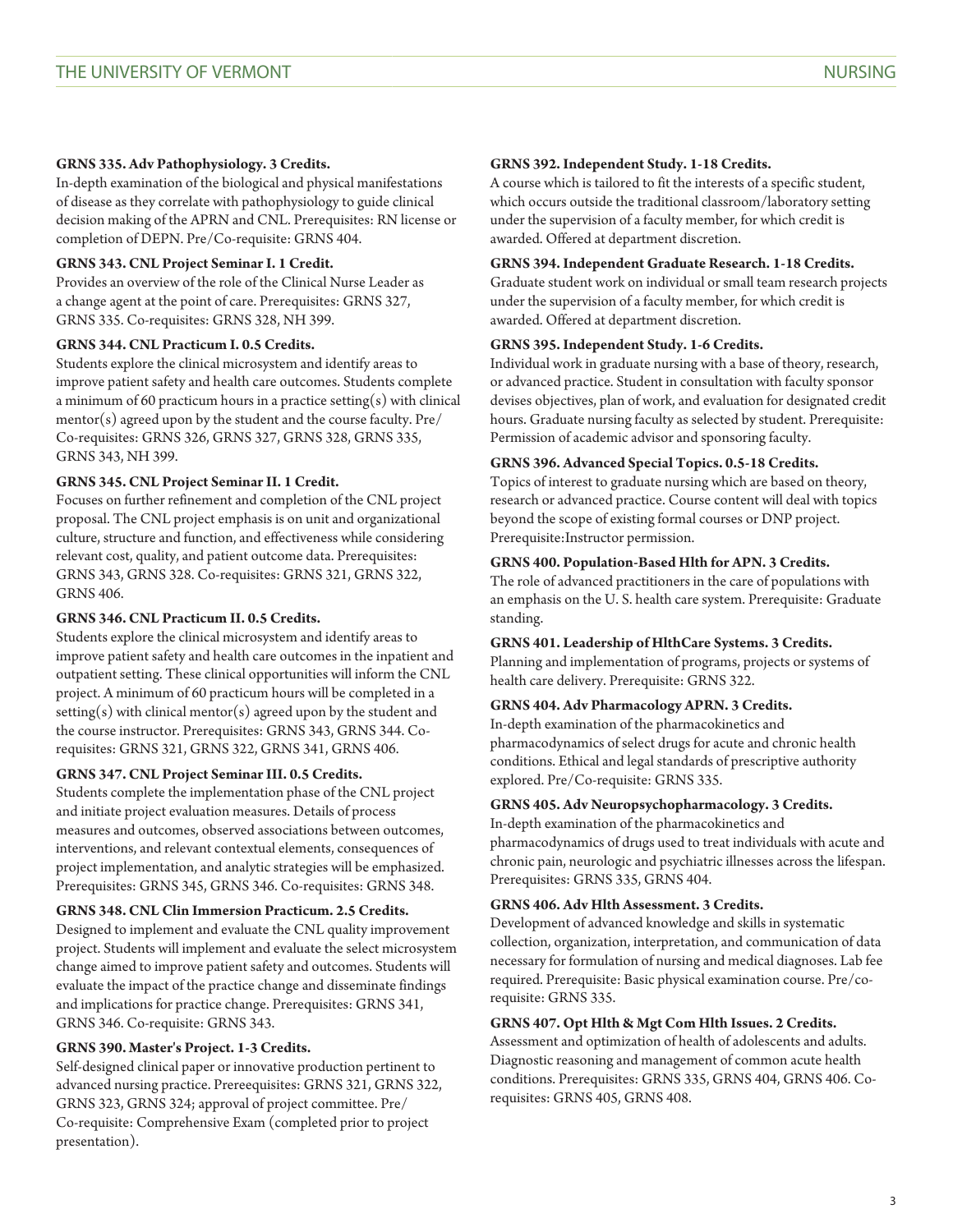## **GRNS 408. Prac:Opt Hlth&Mgt Com Hlt Iss. 1 Credit.**

Assessment and optimization of health of adolescents and adults. Diagnostic reasoning and management of common acute health conditions. Prerequisites: [GRNS 335,](/search/?P=GRNS%20335) [GRNS 404](/search/?P=GRNS%20404), [GRNS 406.](/search/?P=GRNS%20406) Corequisites: [GRNS 405](/search/?P=GRNS%20405), [GRNS 407.](/search/?P=GRNS%20407)

## **GRNS 409. Pediatric Concepts APRN. 3 Credits.**

APN care to children and their families with an emphasis on the developmental, psychosocial, cultural, ethical, and spiritual needs of children and families. Pre/Co-requisites: [GRNS 405,](/search/?P=GRNS%20405) [GRNS 407](/search/?P=GRNS%20407), [GRNS 408.](/search/?P=GRNS%20408)

#### **GRNS 410. Primary Care Mgmt Child & Adol. 3 Credits.**

Application in a clinical setting(s): assessment, evaluation, diagnostic reasoning, and management of common episodic and chronic health conditions in provision of primary care to children and adolescents. Prerequisites: [GRNS 405](/search/?P=GRNS%20405), [GRNS 407](/search/?P=GRNS%20407), [GRNS 408,](/search/?P=GRNS%20408) [GRNS 409](/search/?P=GRNS%20409). Corequisite: [GRNS 411.](/search/?P=GRNS%20411)

## **GRNS 411. Practicum: Child & Adolescents. 1 Credit.**

Application in a clinical setting(s): assessment, evaluation, diagnostic reasoning, and management of common episodic and chronic health conditions in provision of primary care to children and adolescents. Prerequisites: [GRNS 405](/search/?P=GRNS%20405), [GRNS 407](/search/?P=GRNS%20407), [GRNS 408,](/search/?P=GRNS%20408) [GRNS 409](/search/?P=GRNS%20409). Corequisite: [GRNS 410.](/search/?P=GRNS%20410)

## **GRNS 412. Adv Nsg Prac of Older Adult. 3 Credits.**

Focus on health and disease and associated care and treatment of older persons by the advanced practice nurse. Prerequisites: [GRNS 335,](/search/?P=GRNS%20335) [GRNS 404,](/search/?P=GRNS%20404) [GRNS 406](/search/?P=GRNS%20406), [GRNS 407,](/search/?P=GRNS%20407) [GRNS 408](/search/?P=GRNS%20408). Pre/Corequisite: [GRNS 405.](/search/?P=GRNS%20405)

## **GRNS 413. Practicum: Nursing Older Adult. 0.5 Credits.**

Practice assessment and care coordination skills in a practicum working with older adults in a variety of settings. Prerequisites: [GRNS 407,](/search/?P=GRNS%20407) [GRNS 408.](/search/?P=GRNS%20408) Co-requisite: [GRNS 412](/search/?P=GRNS%20412).

## **GRNS 414. Prim Care Acute&Comm Hlth Cond. 3 Credits.**

Focus will be on the assessment, evaluation and management of common episodic conditions in primary care FNP & AGNP. Prerequisites: [GRNS 407](/search/?P=GRNS%20407), [GRNS 408](/search/?P=GRNS%20408), [GRNS 417,](/search/?P=GRNS%20417) [GRNS 418](/search/?P=GRNS%20418). Corequisite: [GRNS 415.](/search/?P=GRNS%20415)

#### **GRNS 415. Practicum:Acute&Com Cond AGNP. 1 Credit.**

Practicum experience for assessment, evaluation and management of common episodic conditions in primary care AGNP. Prerequisties: [GRNS 407,](/search/?P=GRNS%20407) [GRNS 408,](/search/?P=GRNS%20408) [GRNS 417](/search/?P=GRNS%20417), [GRNS 418.](/search/?P=GRNS%20418) Co-requisite: [GRNS 414.](/search/?P=GRNS%20414)

## **GRNS 416. Practicum:Acute&Com Cond FNP. 1 Credit.**

Practicum experience for assessment, evaluation and management of common episodic conditions in primary care FNP Track. Prerequisites: [GRNS 407](/search/?P=GRNS%20407), [GRNS 408](/search/?P=GRNS%20408), [GRNS 409,](/search/?P=GRNS%20409) [GRNS 410](/search/?P=GRNS%20410), [GRNS 411,](/search/?P=GRNS%20411) [GRNS 417,](/search/?P=GRNS%20417) [GRNS 418](/search/?P=GRNS%20418). Co-requisite: [GRNS 414.](/search/?P=GRNS%20414)

## **GRNS 417. Mgt Women & Gendered Hlth Care. 2.25 Credits.**

Advanced nursing practice focusing on the assessment, diagnosis, management, and evaluation of acute and chronic health conditions commonly encountered in the area of women's and gendered related health conditions. Prerequisites: [GRNS 407](/search/?P=GRNS%20407), [GRNS 408,](/search/?P=GRNS%20408) [GRNS 412](/search/?P=GRNS%20412). Co-requisite: [GRNS 418](/search/?P=GRNS%20418).

#### **GRNS 418. Practicum:Women Gender Spclty. 0.75 Credits.**

Practicum experience for assessment, evaluation and management of common conditions of women and other gendered health conditions in primary care for FNP/AGNP. Additional practicum hours in various specialty settings. Prerequisites: [GRNS 407](/search/?P=GRNS%20407), [GRNS 408,](/search/?P=GRNS%20408) [GRNS 412.](/search/?P=GRNS%20412) Co-requisite: [GRNS 417.](/search/?P=GRNS%20417)

## **GRNS 419. Prim Care Chron/Cmplx Hth Cond. 3 Credits.**

Focuses on the refinement diagnostic and therapeutic interventions in the provision of primary health care to individuals and families with chronic and complex health conditions. Prerequisites: [GRNS 414](/search/?P=GRNS%20414), [GRNS 415](/search/?P=GRNS%20415) or [GRNS 416](/search/?P=GRNS%20416) and Comprehensive Exam. Co-requisites: [GRNS 420](/search/?P=GRNS%20420) or [GRNS 421.](/search/?P=GRNS%20421)

#### **GRNS 420. Practicum:Chrn&Cplx Cond AGNP. 2.5 Credits.**

Practicum focuses on the refinement diagnostic and therapeutic interventions in the provision of primary health care to individuals and families with chronic and complex health conditions. Prerequisites: [GRNS 412](/search/?P=GRNS%20412), [GRNS 414](/search/?P=GRNS%20414), [GRNS 415.](/search/?P=GRNS%20415) Co-requisite: [GRNS 419.](/search/?P=GRNS%20419)

#### **GRNS 421. Practicum:Chrnc&Cmplx Cond FNP. 2.5 Credits.**

Focuses on the refinement diagnostic and therapeutic interventions in the provision of primary health care to individuals and families with chronic and complex health conditions. Practicum. Prerequisites: [GRNS 414,](/search/?P=GRNS%20414) [GRNS 416.](/search/?P=GRNS%20416) Co-requisite: [GRNS 419](/search/?P=GRNS%20419).

## **GRNS 422. DNP Project Seminar I. 1 Credit.**

Provides structure for the development of a conceptual framework and methodological approach to the DNP project; a project where a clinically relevant problem is addressed through application of the best evidence. Prerequisites: [GRNS 321,](/search/?P=GRNS%20321) [GRNS 324,](/search/?P=GRNS%20324) [NH 399,](/search/?P=NH%20399) [GRNS 326,](/search/?P=GRNS%20326) [GRNS 327.](/search/?P=GRNS%20327) Pre/Co-requisite: [GRNS 328.](/search/?P=GRNS%20328)

#### **GRNS 423. DNP Project Practicum I. 1 Credit.**

This practicum guides project initiation including summary tasks and milestones, business plan, identification of resources assigned to tasks, and task interdependencies. Project monitoring, reporting, and management are required. Prerequisites: [GRNS 422](/search/?P=GRNS%20422).

#### **GRNS 424. DNP Project Seminar II. 1 Credit.**

Students will prepare and implement the DNP Project. Prerequisites: [GRNS 422,](/search/?P=GRNS%20422) [GRNS 423.](/search/?P=GRNS%20423) Co-requisite: [GRNS 425](/search/?P=GRNS%20425).

## **GRNS 425. DNP Project Practicum II. 1 Credit.**

DNP project will be implemented including critical analysis of data and evidence for improving nursing practice. Project monitoring, reporting, and management are required. Prerequisites: [GRNS 422](/search/?P=GRNS%20422), [GRNS 423.](/search/?P=GRNS%20423) Co-requisite: [GRNS 424.](/search/?P=GRNS%20424)